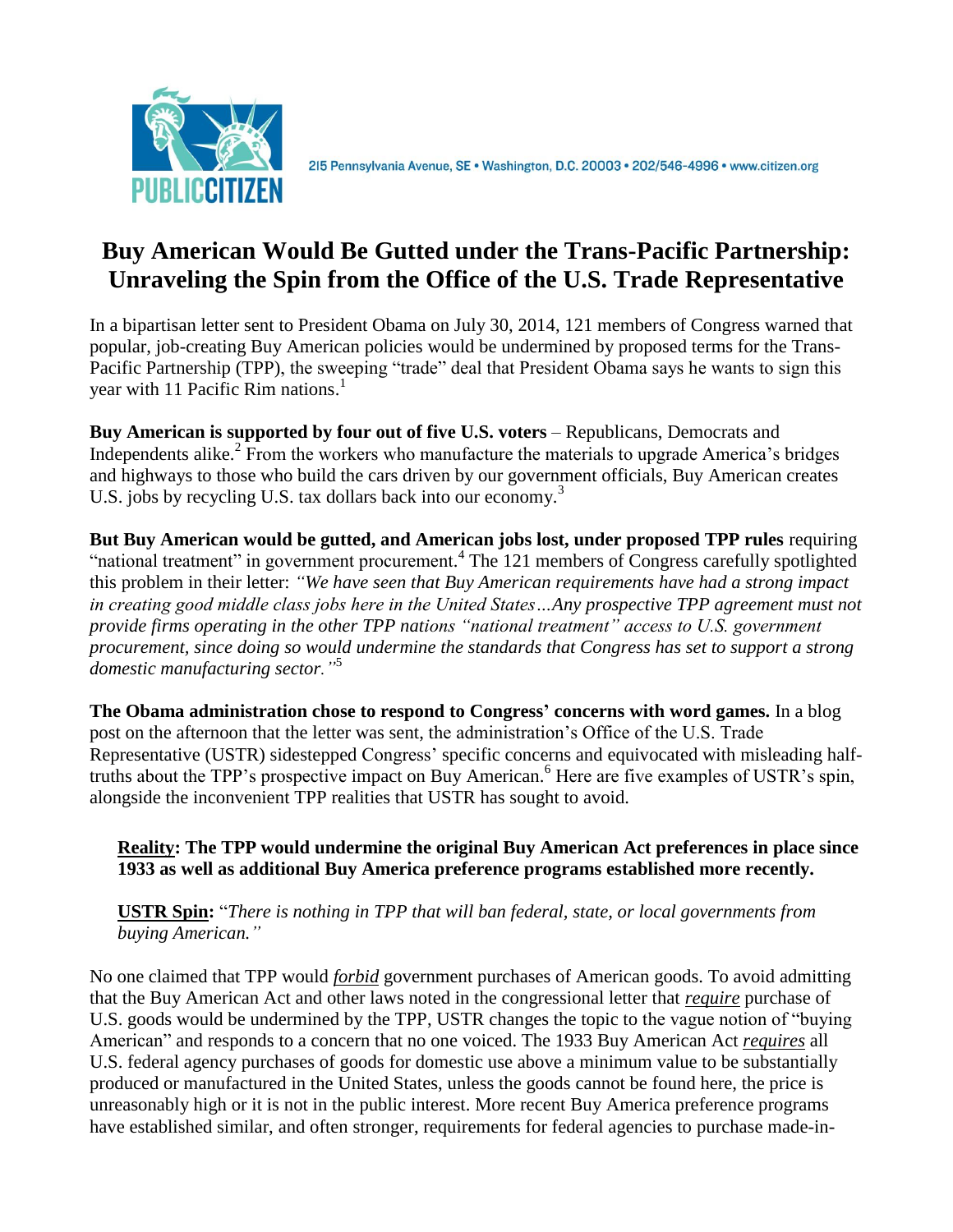America goods.<sup>7</sup> These *required* preferences for U.S.-produced goods in federal purchases are what the TPP would undermine: the TPP would require bids from other TPP countries to be treated as if the goods were made here. USTR's straw-man argument seems to be that the federal government could still *choose* to buy American-made products, but the reality is that the TPP would forbid what is now mandatory: Buy American preferences with respect to most government agencies' largest purchases. Only if the U.S. goods were cheaper than bids from firms in TPP countries like Vietnam, where minimum wages are a fraction of those paid in China, would the U.S. goods win the procurement opportunity.

## **Reality: To comply with the TPP's proposed requirement for "national treatment" in government procurement, the United States would waive Buy American policies for all firms operating in TPP countries, as has been done for past "free trade" agreements (FTAs).**

**USTR Spin:** *"TPP will make NO CHANGES to our procurement laws on the federal, state, or local level or undermine existing requirements."*

Using two sneaky language tricks, USTR tries to obscure the erosion of Buy American that would occur under the TPP. First, changes to U.S. law would not, in fact, be made *within the text of the TPP itself*. The congressional letter rightly stated, "It is our understanding that...U.S. TPP negotiators have agreed to provisions that would require all firms operating in any TPP signatory country to be treated the same as U.S. firms with respect to granting them U.S. government procurement contracts over a certain dollar threshold."<sup>8</sup> Second, this obligation is not implemented by changing the underlying Buy American laws. Rather the Obama administration would issue a regulation that waives *application* of the laws to the TPP countries. (Such a waiver regulation is how Buy American rules have been undermined to conform with past U.S. FTAs. $\frac{9}{2}$  The fact that Buy American would be gutted by regulation rather than by a law change or the TPP text itself does not matter to the U.S. workers who would lose their jobs as a result.

## **Reality: The TPP could also undermine Buy American and Buy Local policies used by state and local governments to stimulate local job creation.**

**USTR Spin:** "*TPP will not cover state or local government procurement."*

This marks the first public statement by USTR, after six years of TPP negotiations, that it will seek to exclude state and local government procurement from TPP restrictions.<sup>10</sup> Given the secrecy of the negotiations and USTR's refusal to honor repeated congressional and civil society requests to release negotiating texts, the public has no way to verify such a claim.<sup>11</sup> If USTR would succeed in keeping sub-federal government procurement off the TPP negotiating table, it would be good news for the state and local governments seeking to stimulate local jobs. However, that is not a position that other TPP negotiating countries, such as Canada, are likely to accept. In response to USTR's blog post, *Inside U.S. Trade* explained, "[USTR's] position could raise the ire of Canada, which is seeking greater access to the U.S. government procurement market in the context of TPP, in part by ensuring that U.S. federal money provided to sub-central entities is not subject to Buy American requirements."<sup>12</sup> Indeed, Canada has proposed specific TPP language that would bar state and local governments from giving preferential treatment to local or domestic firms in awarding state and local contracts funded by the federal government.<sup>13</sup> Unless and until USTR publishes a TPP negotiating text showing that all TPP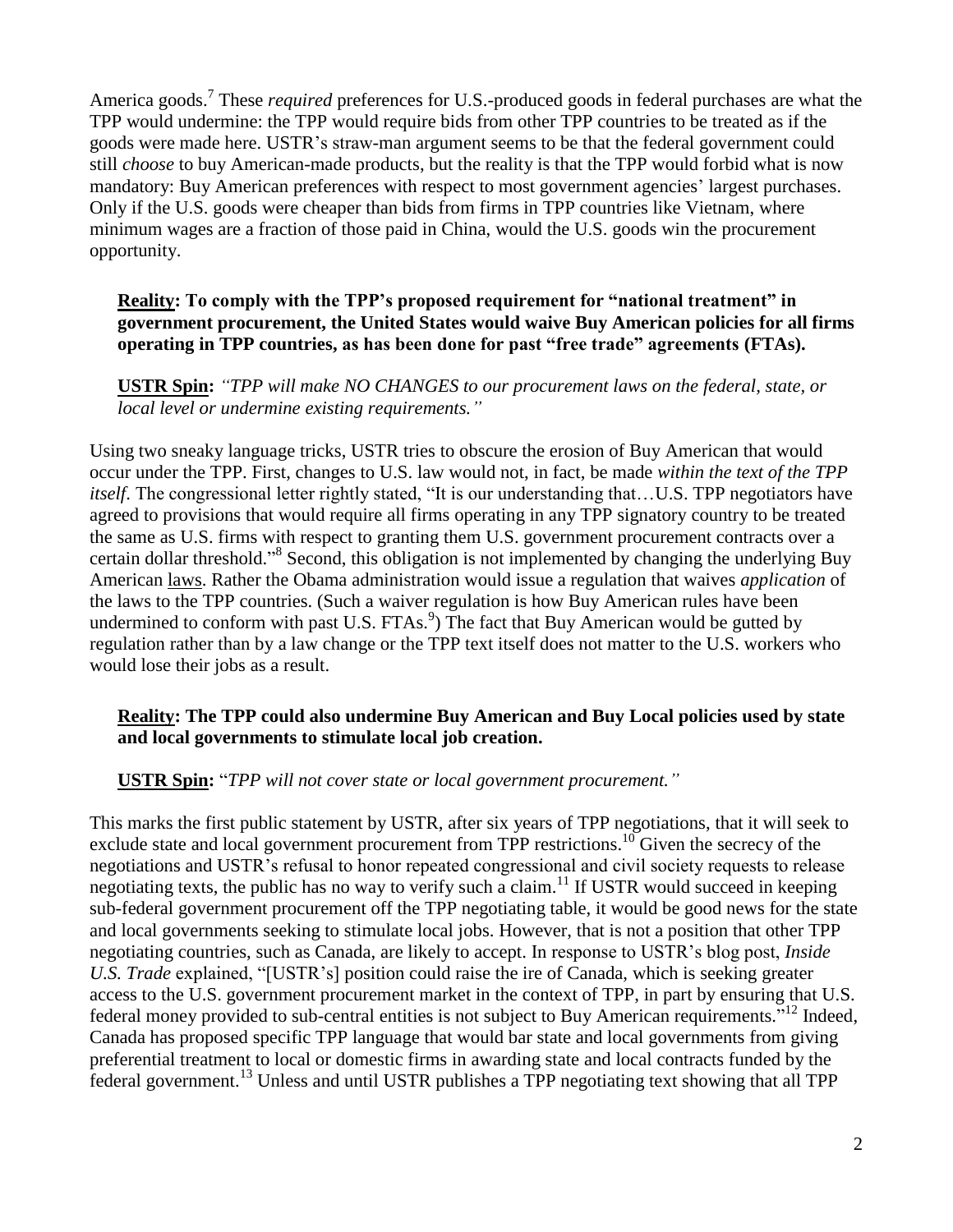parties have agreed to exclude U.S. sub-federal procurement, the TPP's threat to state and local governments' job-creating procurement preferences cannot, and should not, be brushed aside.

**Reality: Some corporate TPP proponents argue that waiving Buy American preferences is a worthwhile price to pay for obtaining equal access for U.S. firms to procurement contracts in other TPP countries. But the** *combined* **size of the procurement markets to which U.S. firms would gain new access under the TPP is a mere** *one-fifteenth* **of the size of the U.S. procurement market to which U.S. firms would lose preferential access.**

**USTR Spin:** "*TPP will support American jobs and innovation by opening up new markets for American products in growing economies across the globe. TPP countries are fast-growing markets where governments are expanding their buying and building as they grow more prosperous. When TPP is enacted, eight of our TPP partners will already be party to government procurement agreements with the United States. TPP will open three additional markets to American products."*

USTR acknowledges that only three of the TPP negotiating countries represent new procurement market opportunities for U.S. firms, as the rest are already covered by existing U.S. trade deals with procurement provisions or the World Trade Organization's Agreement on Government Procurement.<sup>14</sup> The *combined* national procurement markets of those three countries – Vietnam, Malaysia and Brunei – amounts to an estimated \$36 billion,<sup>15</sup> less than 7 percent of the \$530 billion U.S. federal procurement market.<sup>16</sup> Waiving U.S. firms' preferential access to hundreds of billions of dollars of U.S. federal procurement is a terrible trade-off for such tiny market access gains. And regarding USTR's claim that these countries "are fast-growing markets," each of the three countries has been growing more slowly than developing countries in the East Asia and Pacific region overall, according to the World Bank.<sup>17</sup> To "support American jobs and innovation," Buy American should not be gutted for such meager prospects.

**Reality: The undermining of Buy American to meet TPP rules would empower foreign corporations that pay workers a fraction of U.S. wages, including Chinese-governmentowned firms (also known as state owned enterprises or SOEs) in Vietnam and Malaysia, to undercut U.S. firms in winning U.S. government contracts paid for by U.S. taxpayers.**

**USTR Spin:** "*Of course the U.S. market is larger than those of other countries…But because we are already the most open economy in the world with the most competitive businesses and workers, we also stand to gain significantly from new opportunities."*

Once again, USTR tries to change the subject. Rather than explaining why it makes sense to trade away preferential access to \$530 billion in U.S. federal contracts for access to \$36 billion in new procurement opportunities for U.S firms in TPP countries, USTR offers rhetoric about openness and competitiveness. But the reality is that the U.S. procurement market is protected by Buy American requirements. Under the TPP, U.S. firms would have to compete on prices, pitting U.S. workers against workers in Vietnam, where minimum wages are less than  $60$  cents an hour<sup>18</sup> – a fraction of those paid even in China and less than one twelfth of the U.S. federal minimum wage.<sup>19</sup> Vietnam also bans independent unions, employs widespread child labor and has been cited for using forced labor.<sup>20</sup> In addition, the rising number of Chinese SOEs, which receive subsidies from the Chinese government, that operate in Vietnam and Malaysia would be given the same access as U.S. firms to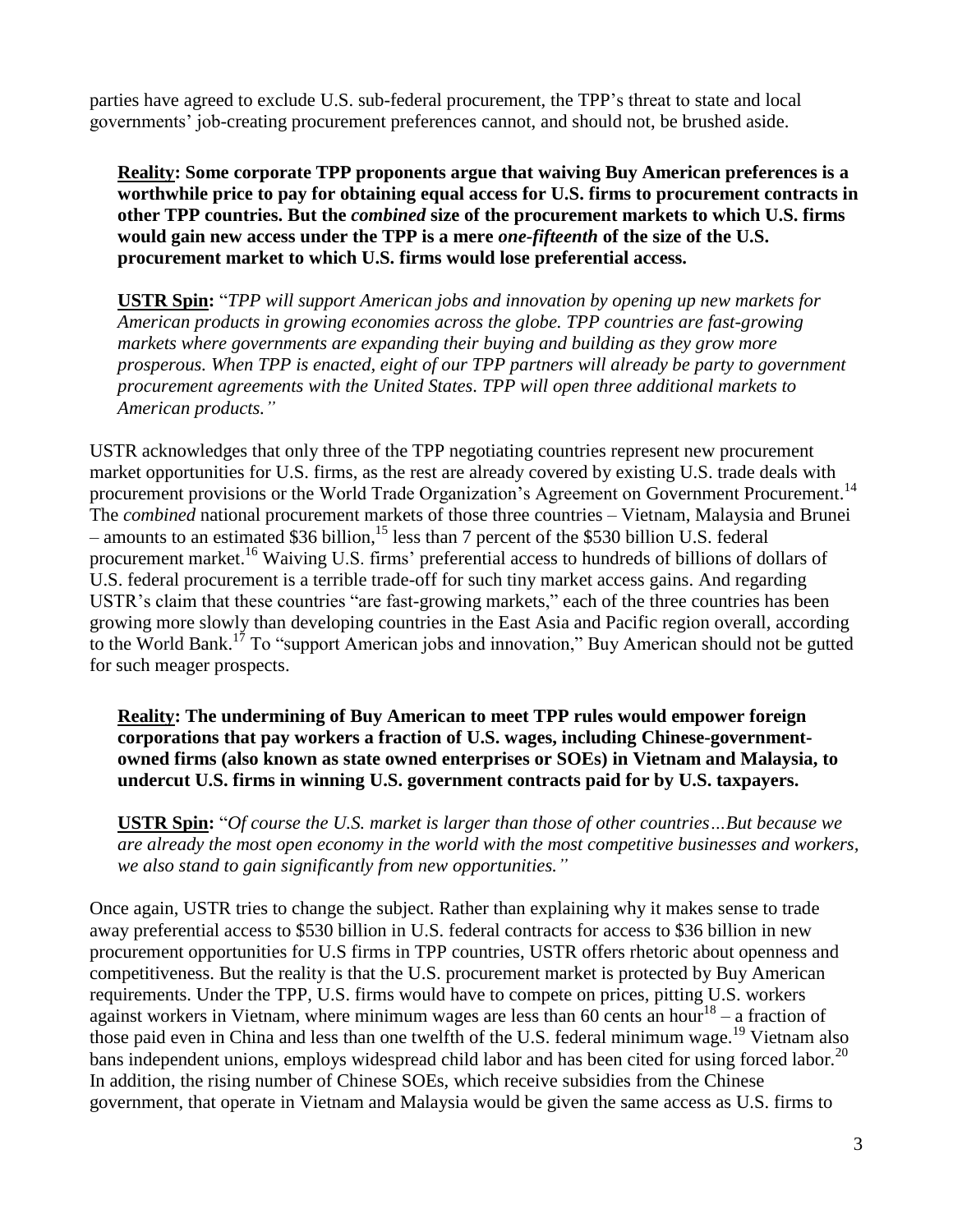U.S. federal procurement contracts under the TPP.<sup>21</sup> Indeed, in January 2014 China's state-run media reported that the TPP would likely entice more Chinese firms to operate in Vietnam to take advantage of the special access to the U.S. market that the TPP would provide.<sup>22</sup> As competitive as U.S. workers are, it is hardly fair competition to open U.S. taxpayer-funded government purchases to firms that receive subsidies from foreign governments, use child labor or pay miserable wages. It is also not a job creation plan. If USTR wishes to bolster U.S. businesses and workers, it should support Buy American and dump the TPP rules that would do the opposite.

## **ENDNOTES**

 $\overline{a}$ 

<sup>1</sup> Letter from 121 members of Congress to President Barack Obama, July 30, 2014. Available at:

[http://www.citizen.org/documents/edwards-jones-letter-buy-american-tpp-july-2014.pdf.](http://www.citizen.org/documents/edwards-jones-letter-buy-american-tpp-july-2014.pdf)

 $2$  The Mellman Group and North Star Opinion Research, "Findings From A National Survey And Focus Groups Of Likely 2014 Voters," poll conducted for the Alliance for American Manufacturing, January 2014, at 37. Available at: [http://americanmanufacturing.org/files/2014.Summary.AAM\\_.National.Poll\\_.pdf.](http://americanmanufacturing.org/files/2014.Summary.AAM_.National.Poll_.pdf)

 $\frac{3}{3}$  For more information on the Buy American preferences in place since 1933 in addition to more recent Buy American preference programs, *see* John R. Luckey, "Domestic Content Legislation: The Buy American Act and Complementary Little Buy American Provisions," Congressional Research Service, April 25, 2012. Available at: [http://fas.org/sgp/crs/misc/R42501.pdf.](http://fas.org/sgp/crs/misc/R42501.pdf)

 $4 \overline{F}$  For a description of how Buy American preferences have been waived to implement prior agreements requiring national treatment in government procurement, *see* Public Citizen, "How Overreaching 'Trade' Pact Rules Can Undermine Buy American Procurement Policies," PC memo, 2014. Available at: [http://www.citizen.org/documents/buy-american.pdf.](http://www.citizen.org/documents/buy-american.pdf) <sup>5</sup> Letter from 121 members of Congress to President Barack Obama, July 30, 2014. Available at:

[http://www.citizen.org/documents/edwards-jones-letter-buy-american-tpp-july-2014.pdf.](http://www.citizen.org/documents/edwards-jones-letter-buy-american-tpp-july-2014.pdf)

<sup>6</sup> Office of the U.S. Trade Representative, "The Facts about Government Procurement and TPP: TPP Promotes Buying American Across the Globe," July 30, 2014. Available at: [http://www.ustr.gov/about-us/press-office/blog/2014/july/facts](http://www.ustr.gov/about-us/press-office/blog/2014/july/facts-about-government-procurement-and-tpp-tpp-promotes-buying)[about-government-procurement-and-tpp-tpp-promotes-buying.](http://www.ustr.gov/about-us/press-office/blog/2014/july/facts-about-government-procurement-and-tpp-tpp-promotes-buying)<br><sup>7</sup> See John B. Luskay, "Domestic Content Logislation: The Buy

*See* John R. Luckey, "Domestic Content Legislation: The Buy American Act and Complementary Little Buy American Provisions," Congressional Research Service, April 25, 2012. Available at: [http://fas.org/sgp/crs/misc/R42501.pdf.](http://fas.org/sgp/crs/misc/R42501.pdf)

<sup>8</sup> Letter from 121 members of Congress to President Barack Obama, July 30, 2014. Available at: [http://www.citizen.org/documents/edwards-jones-letter-buy-american-tpp-july-2014.pdf.](http://www.citizen.org/documents/edwards-jones-letter-buy-american-tpp-july-2014.pdf)

<sup>9</sup> For a description of how Buy American preferences have been waived to implement prior agreements requiring national treatment in government procurement, *see* Public Citizen, "How Overreaching 'Trade' Pact Rules Can Undermine Buy American Procurement Policies," PC memo, 2014. Available at: [http://www.citizen.org/documents/buy-american.pdf.](http://www.citizen.org/documents/buy-american.pdf)

<sup>10</sup> "USTR Says Sub-Federal Government Procurement Off The Table In TPP," Inside U.S. Trade, July 31, 2014. Available at: [http://insidetrade.com/Inside-US-Trade/Inside-U.S.-Trade-08/01/2014/ustr-says-sub-federal-government-procurement](http://insidetrade.com/Inside-US-Trade/Inside-U.S.-Trade-08/01/2014/ustr-says-sub-federal-government-procurement-off-the-table-in-tpp/menu-id-710.html)[off-the-table-in-tpp/menu-id-710.html.](http://insidetrade.com/Inside-US-Trade/Inside-U.S.-Trade-08/01/2014/ustr-says-sub-federal-government-procurement-off-the-table-in-tpp/menu-id-710.html)

[http://www.finance.senate.gov/newsroom/chairman/release/?id=27b17a6a-ac18-4acd-b36a-a2a2340eac7f.](http://www.finance.senate.gov/newsroom/chairman/release/?id=27b17a6a-ac18-4acd-b36a-a2a2340eac7f) Office of Congressman Jared Polis, "Polis Leads Bipartisan Call for Inclusion of Internet Economy in US Trade Agreements," August 6, 2013. Available at: [http://polis.house.gov/news/documentsingle.aspx?DocumentID=345400.](http://polis.house.gov/news/documentsingle.aspx?DocumentID=345400) Office of Senator Elizabeth Warren, "Sen. Warren Calls on U.S. Trade Representative Nominee Michael Froman to Pledge Transparency in Trade Negotiations," June 13, 2013. Available at: [http://www.warren.senate.gov/?p=press\\_release&id=158.](http://www.warren.senate.gov/?p=press_release&id=158) Office of Congressman Mark Pocan, "Pocan Calls for Increased Transparency on Trans-Pacific Partnership Free Trade Agreement to Protect American Jobs," June 11, 2013. Available at: [http://pocan.house.gov/media-center/press-releases/pocan-calls-for](http://pocan.house.gov/media-center/press-releases/pocan-calls-for-increased-transparency-on-trans-pacific-partnership-free)[increased-transparency-on-trans-pacific-partnership-free.](http://pocan.house.gov/media-center/press-releases/pocan-calls-for-increased-transparency-on-trans-pacific-partnership-free) Citizens Trade Campaign, "Over 400 Groups Urge Replacement of Outdated 'Fast Track' and a New Direction for the Trans-Pacific Partnership and Other 21st Century Trade Agreements," letter to members of Congress, March 4, 2013. Available at: [http://www.citizenstrade.org/ctc/wp](http://www.citizenstrade.org/ctc/wp-content/uploads/2013/03/CivilSocietyLetteronFastTrackandTPP_030413.pdf)[content/uploads/2013/03/CivilSocietyLetteronFastTrackandTPP\\_030413.pdf.](http://www.citizenstrade.org/ctc/wp-content/uploads/2013/03/CivilSocietyLetteronFastTrackandTPP_030413.pdf)

<sup>12</sup> "USTR Says Sub-Federal Government Procurement Off The Table In TPP," Inside U.S. Trade, July 31, 2014. Available at: [http://insidetrade.com/Inside-US-Trade/Inside-U.S.-Trade-08/01/2014/ustr-says-sub-federal-government-procurement](http://insidetrade.com/Inside-US-Trade/Inside-U.S.-Trade-08/01/2014/ustr-says-sub-federal-government-procurement-off-the-table-in-tpp/menu-id-710.html)[off-the-table-in-tpp/menu-id-710.html.](http://insidetrade.com/Inside-US-Trade/Inside-U.S.-Trade-08/01/2014/ustr-says-sub-federal-government-procurement-off-the-table-in-tpp/menu-id-710.html)

<sup>13</sup> "In TPP, Canada Seeks Access To Certain Sub-Federal Procurement Deals," *Inside U.S. Trade*, March 7, 2013. Available at: [http://insidetrade.com/Inside-US-Trade/Inside-U.S.-Trade-03/08/2013/in-tpp-canada-seeks-access-to-certain-sub](http://insidetrade.com/Inside-US-Trade/Inside-U.S.-Trade-03/08/2013/in-tpp-canada-seeks-access-to-certain-sub-federal-procurement-deals/menu-id-710.html)[federal-procurement-deals/menu-id-710.html.](http://insidetrade.com/Inside-US-Trade/Inside-U.S.-Trade-03/08/2013/in-tpp-canada-seeks-access-to-certain-sub-federal-procurement-deals/menu-id-710.html)

<sup>&</sup>lt;sup>11</sup> For examples of such requests for TPP transparency, see U.S. Senate Committee on Finance, "Wyden Calls For Unprecedented Transparency on Trade Deals," May 1, 2014. Available at: